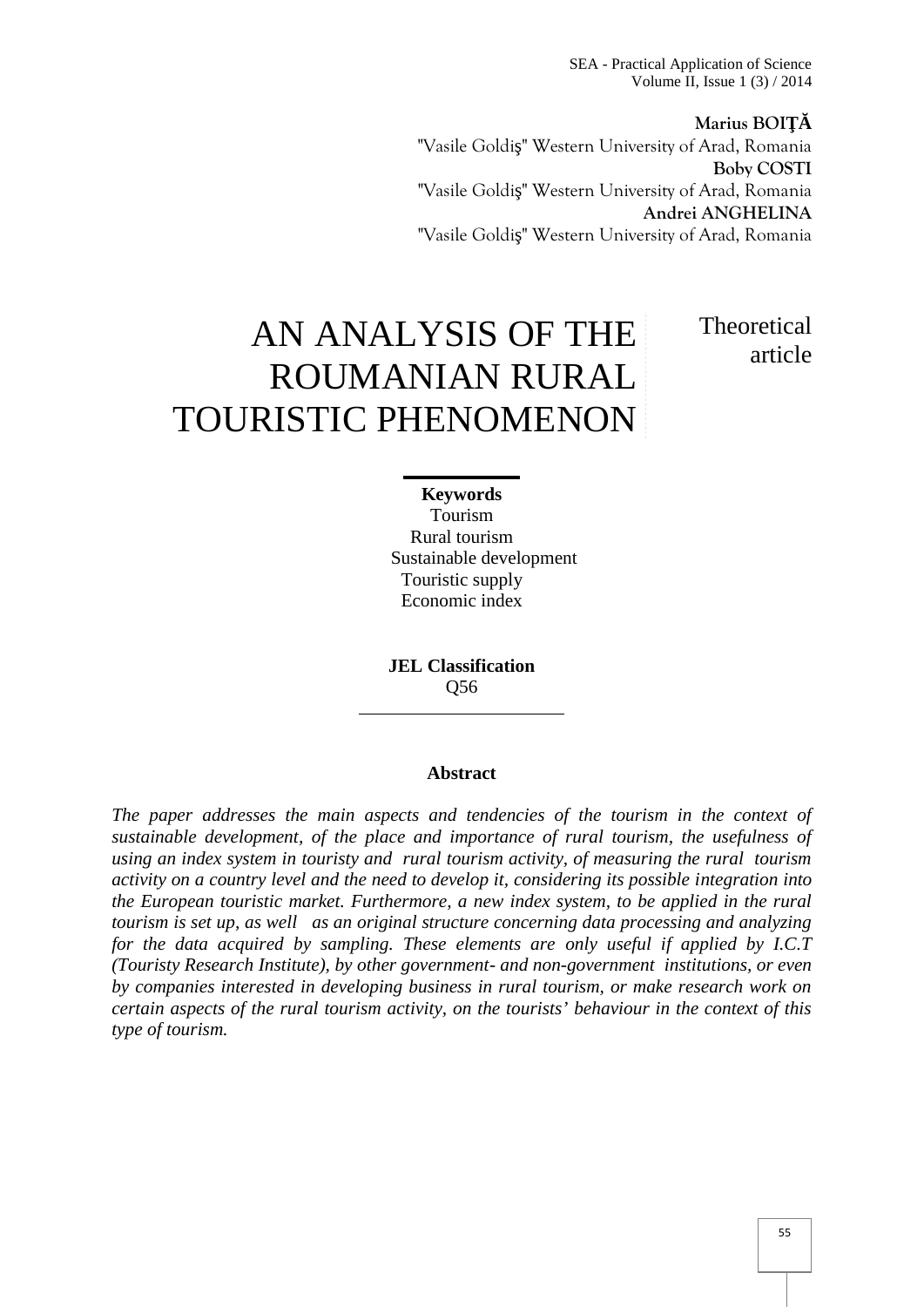# **INTRODUCTION**

In the last decades, the tourism in all its shapes crossed a significant process of development and diversification. The phenomenon is mainly explicable by the continuous change due to a permanent adjustment of the touristy to the worldwide economic needs of globalization and sustainable development in the services' area *(Boi &Constantin, 2010)*. The need to know and analyze the rural tourism arises from the movement of the demand towards a new kind of practicing tourism in the middle of the nature, far from the pollution and from the stressing rhythms of city life. The touristic activity may be studied also from the statistic point of view as far as it is seen as a system carrying two kinds of interdependent components (Minciu, 2000):

The qualitative component, describing the state of facts, like: motivations of the tourists, their socio-professional position, nationality,etc.

The elaboration and putting into practice of a coherent index system, meant to describe the touristic activity remains further on a challenge.

# **MATERIALS AND METHODS**

The statistics referring to the tourism are still applied in every country on a national level, according to their local tourism development level and conditions. The classification of the index system used in the tourism according to the EUROSTAT requirements, as well as the specific character of the rural tourismrelated activities lead to an index system, with certain characteristics to be highlighted along with the presentation of their components. The index system used in studying the activities related to the rural tourism should meet the following general principles (Cosmescu,1998): an unique concept concerning their contents, calculation methodology and means of aggregation; comparability to be made sure;

extension and enlargement of the system

by new indexes. Starting point for determining the measuring indexes describing the activities of rural tourism is observe and collect statistical information; this being part of a system of elements organized as follows (Constantin & Costescu, 2000):

■ Quantitative elements: aiming at describing the intensity of each feature of the system (number of tourists arrivals, number of employees, turnover etc.);

Qualitative elements: describing the state of facts (nationality of the tourists, socio-professional status, motivations, structure of their expenses, satisfaction level etc.)

The indexes measuring the activities carried on by practicing rural tourism can be expressed in natural units, connected units, value units (lei, other currencies) and can be determined as well as absolute indexes as subsequent indexes; they are components of the system.

Indexes of the global demand in rural tourism are:

Indexes of the demand on means of transportation for rural tourism purposes, including:

- Number of tourists who prefer using a certain mean of transportation;

- Number of the tourists who prefer using two or more kinds of transportation means; - Number of tourists without preferences concerning transportation means.

These indexes help us identify the preferences of the tourists for each means of transportation used for rural tourism purposes.

The indexes of the seasonality in rural tourism. Studying the seasonality in the rural tourist demand leads to the following in the following shapes: - Monthly traffic index: is the ratio between the number of tourists in the month with the maximum of traffic (LM) and the number of tourists in the month with the minimum of tourists (lm) (Popescu, 2011):

$$
Cl = \frac{LM}{lm} \tag{1}
$$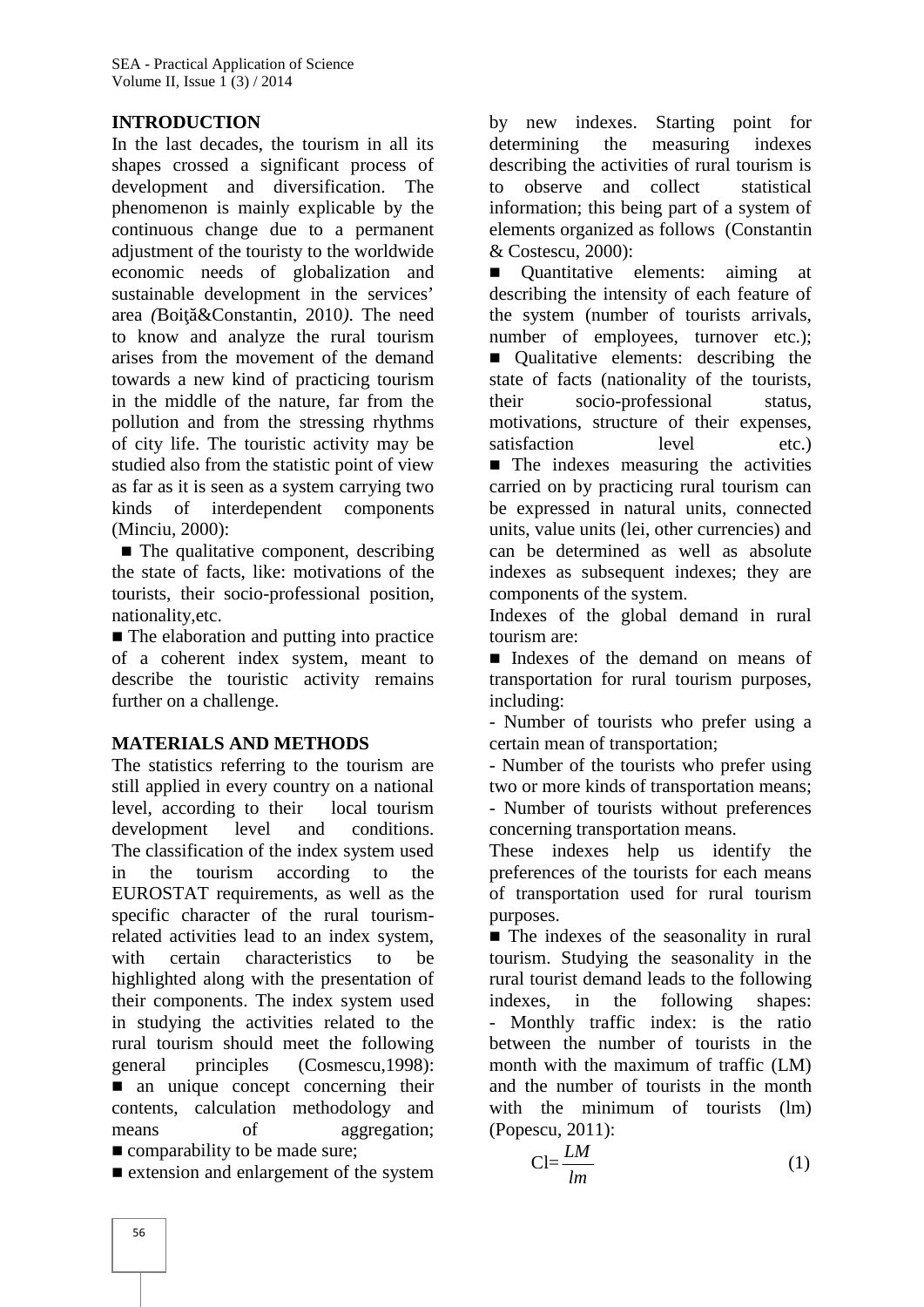- Quarterly traffic index, calculated in a similar way with the previous one, but based on the tourists' number in the maximum quarter (TM) related to the number of tourists in the minimum quarter  $(tm)$ :

$$
Ct = \frac{TM}{tm}
$$
 (2)

The minimal value of these indexes is 1 and a higher value expresses a higher degree on seasonality.

- The monthly concentration index, calculated as the ratio between the numbers of tourists in the month with the highest values (LM) related to the total number of tourists per year (At):

$$
Cc = \frac{LM}{At}
$$
 (3) fourism for other reasons of le  
by the rural tourism areas.

Theoretically, the value of the Cc index should be between 0.083 and 1, in order to depict a low seasonality. All these indexes described above give an image of the specific weight of rural tourism demand along the whole year, according to the geographic area of the rural touristy activities, to the types of rural tourism units, as well as to the types of transportation means used.

Indexes of the demand distribution depending on the types of trip organizing. These indexes include the two distinct types of tourism demand by utilizing or not the tourism agencies in order to organize their trip.

- the first component represents the rural tourism demand using tourism agencies CUAT;

- the second component representing the rural tourism demand not using tourism agencies CNUAT.

These are the starting points in establishing some elements of structure and of variation in time of the rural tourism demand.

Distribution indexes of the demand (1) according to the trip motivation. These indexes describe the demand on rural tourism for more categories of tourists depending on the types of

motivations for practicing the activities specific to this type of tourism.

- number of tourists who prefer rural tourism for rest, recreation, leisure, to maintain health;

 $\frac{dm}{dm}$  (2) unpolluted nature in the rural tourism *TM* (2) tourism for sightseeing, to contemplate the term (2) tourism for sightseeing, to contemplate the sur-- number of tourists who prefer rural areas; - number of tourists who prefer rural tourism for practicing wandering, other sports related to the rural area; - number of tourists who prefer practicing rural tourism in order to take part to specific leisure activities organized in the rural tourism areas;

- number of tourists who prefer rural tourism for other reasons of leisure offered

These are fundamental for determining the specific weight or importance of each motivation in the whole of the demand, its evolution in time, as well as in different geographic pools.

Fulfillment indexes of the rural tourism demand.

These indexes are used especially in order to get information about the degree on satisfaction of the touristic demand. According to the purpose of the trip, they may be calculated for each category of touristic demand, stratified according to different geographical categories.

In this context, the demand on rural tourism is measured by the index of the persons satisfied in their motivation (CMS);

The index of fidelity towards the rural tourism demand.

These indicators are used especially in order to highlight the tourists who come back to a certain touristic destination. It is based on knowing the number of tourists who come back to a certain destination (Rd) or intend to come back in the future

$$
\text{(Id)}.\qquad \mathbf{F} = \frac{Rd + ld}{C tTR} \tag{4}
$$

By comparing the fidelity index in two different periods, the outcome is a variation index in time of the tourist fidelity for a specified destination.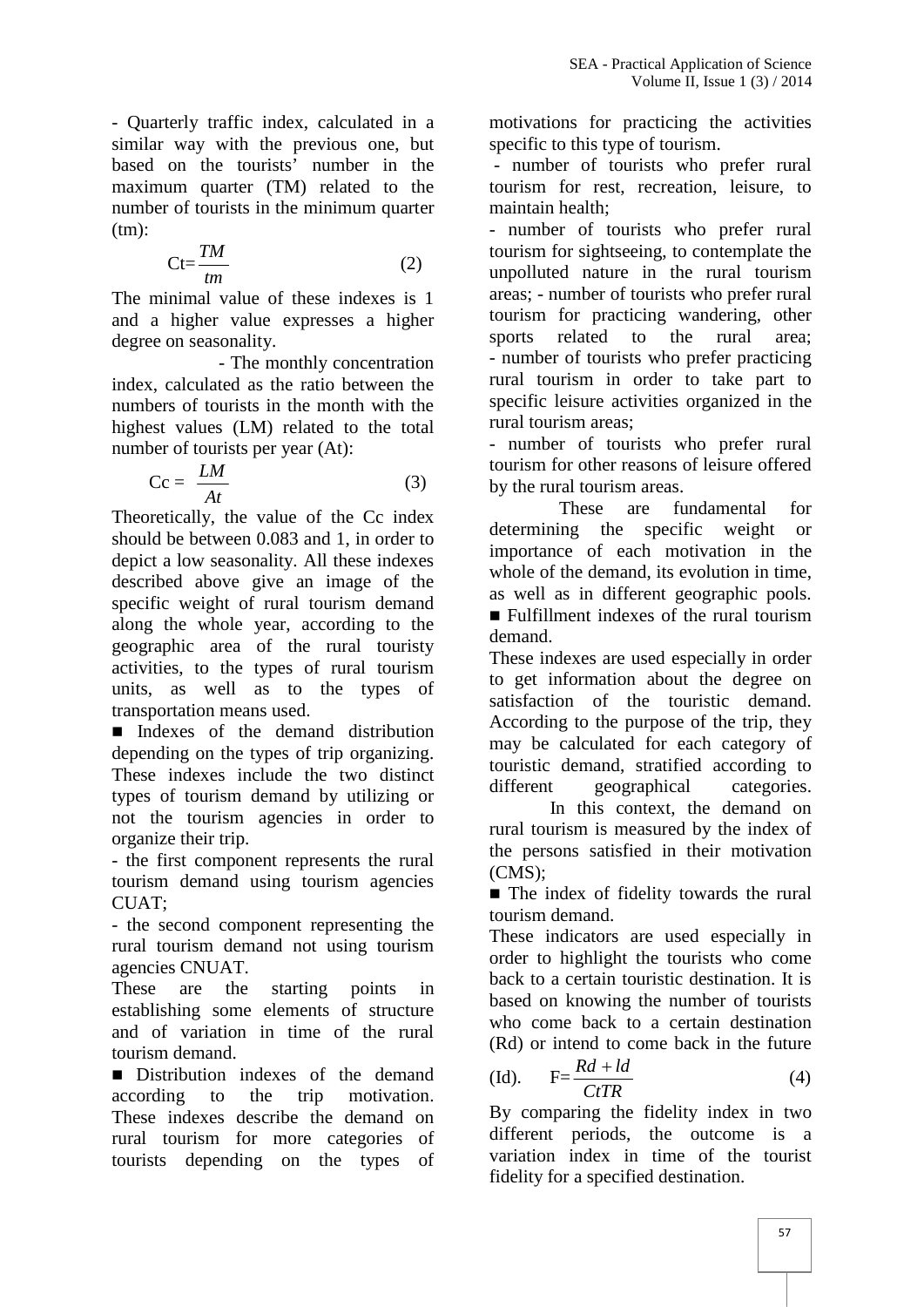Elasticity indexes of the rural tourism demand.

Elasticity of a phenomenon means the variation of an effect phenomenon according to the variation of the cause phenomenon. In the rural tourism it means establishing the elasticity of this kind of tourism. The index (coefficient) of demand on rural tourism related to the variation of incomes from the rural tourism is used to estimate the potential tourism demand that should be turned into real demand, according to an increase on incomes, but also according to a number of other variables that influence and determine a certain level of rural tourism demand. The mathematic expression of this correlation is:

$$
ETR = \frac{\Delta CTR}{CTR} + \frac{\Delta VTR}{VTR}
$$
 (5) duration  
where: better (1) and

 $TR$   $C$  = the absolute variation of the rural touristic demand;

 $CTR = the amount of rural tourism$ demand;

 $VTR = the amount of incomes$ resulted from rural tourism;

 $TR$  V = the absolute variation of the incomes resulted from rural tourism;

ETR = elasticity of the rural tourism demand.

Traffic indexes of the rural tourism. Their measurement includes the following indicators:

 $-$  total tourists' number  $( )$ who arrived into the areas of rural tourism: this is an absolute index calculated as a sum.

- total number of tourist-days (zt) of rural tourism: it results from the total number of tourists (t) multiplied by the number of stay days (z). The maximum time span to be considered will be of one year. This index can be analyzed using an aggregated index system, describing as well the relative variations as the absolute variations of the phenomenon in quests

- average tourists' number who arrive in the rural tourism area (t): this will be calculated as the average number of

arrivals per day, dividing the total number of tourist-days (zt) by the total number of days  $(z)$  considered:

$$
t = \frac{\sum z t}{\sum z} \tag{6}
$$

The index expresses the average tourist traffic during a certain time span and estimates the intensity of the tourist traffic in certain time spans (calendar days or touristic season).

 $\triangle CTR$   $\triangle VTR$  duration of the stay (S) in the rural *VTR*between the total number of tourist-days  $\frac{\Delta VTR}{VTR}$  (5) duration of the stay (S) in the rural tourism: will be calculated as the ratio The average tourists' number can be also studied and analyzed in its dynamics, by means of some indexes calculated as ratios between two averages with variable structure, with constant structure and that of the structure variations. The average state of the average  $(zt)$  and the total number of tourists  $(t)$ :

$$
S = \frac{\sum z t}{\sum t}
$$
 (7)

This is an average-type index and its calculation offers much more complete information about the development of the rural tourism. This can be statistically measured by means of some indexes representing the ratio between two averages. Furthermore, these indexes offer information about the absolute and relative variations that describe the analyzed tourism phenomenon.

- the density of rural tourist traffic (dt): is a relative dimension of intensity, calculated in a thorough correlation with the residents of the target country; it is expressed as the ratio between the number of tourists who visit a certain country, area or resort in order to practice rural tourism or the total number of tourist-days and the number of residents of the country, area or resort in question

(P) dt = 
$$
\frac{\sum t}{\sum P}
$$
 or dt =  $\frac{\sum zt}{\sum P}$ 

- the relative preference of the rural tourists – it will be calculated as the ratio